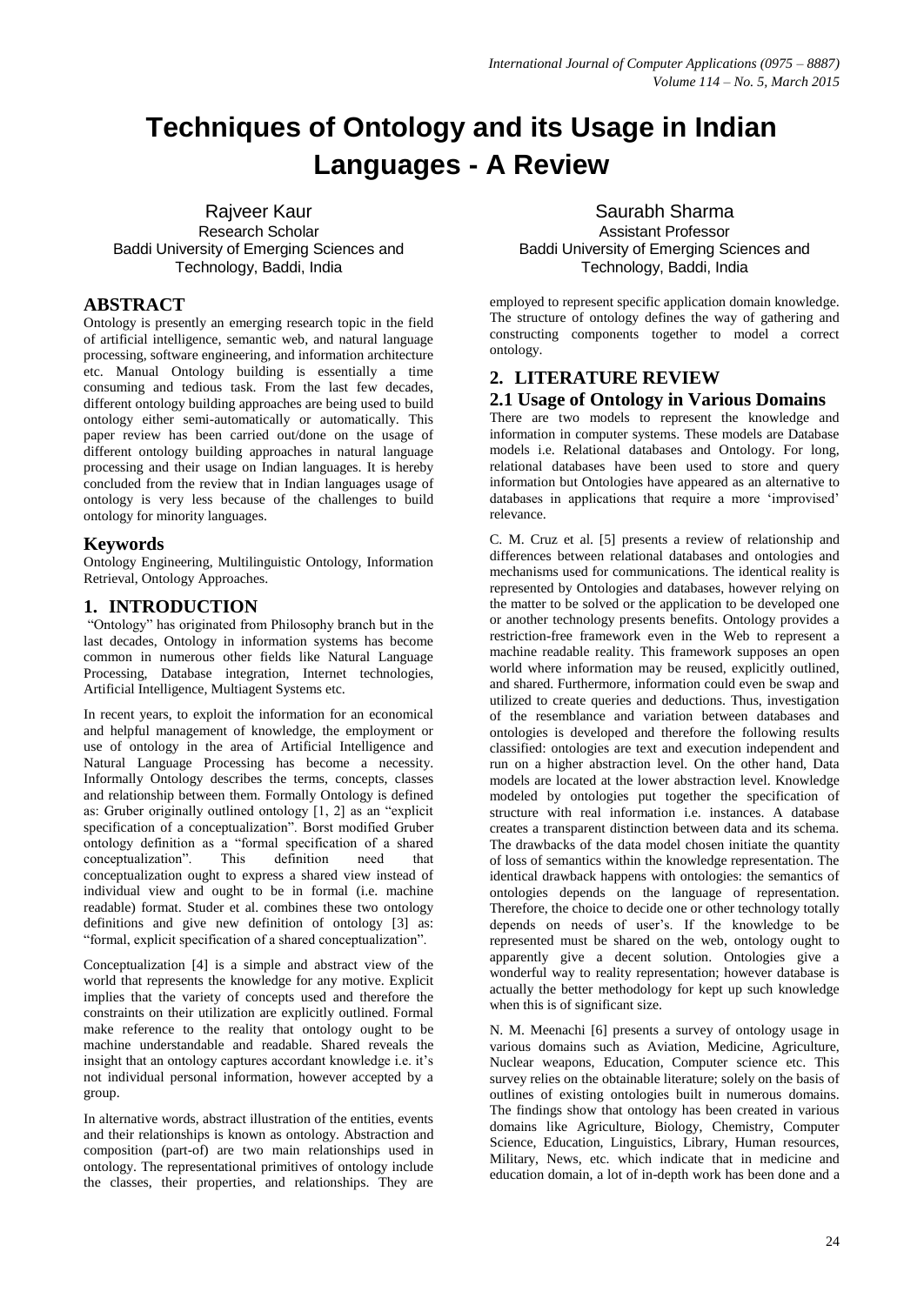number of ontologies are developed like for medicine domain, Gene ontology, MGED ontology, cardiovascular medicine ontology etc.

For the education domain, efforts are towards developing ontologies that aid e-learning techniques along with formal teaching like Web Based Educational Systems (WBES), Topic Maps For E-Learning (TM4L) etc. Ontologies related to hardware and software product management systems, audiovideo indexing and retrieval systems, software engineering life cycle ontology, neural networks and image processing have been developed in the Computer science domain. Enhanced ontology development would aid in the evolution of linguistics web that will result in complete sharing of information in a particular domain. It is however important to understand here that the ontology development is a continuous method and complete success can only be achieved by participation of domain specialists and users. It is prominent from the survey that very limited work has been done in other domains like Aviation, Human resources, nuclear weapons, news and transport.

M. Hazman et al. [7] presents a survey where ontology from different information sources i.e. semi-structured and unstructured data is constructed. Learning from unstructured data includes three approaches i.e. Natural Language Processing approach, Statistical approach and integrated approach. The first approach attempts to integrate NLP with statistical approach and gets concepts and their relations. The system uses the noun frequency count and noun phrases in documents that are retrieved from the web. The system uses shallow parser to extract noun phrases. Sanchez and Moreno build ontology from web documents using this approach. The second approach describes a system that is based on natural language processing. To find the relation between syntactic entities in natural language, this system uses dependency grammar and parsers. Sabou et al. and Cimiano et al. use this approach to construct ontology. Integrated approach includes different methods from various disciplines like information retrieval, lexical database, and machine learning methods. Ontology learning from semi-structured data includes two approaches namely traditional data mining approach and web content mining approach. Karoui et al. discovers ontology from web pages using traditional data mining approach. Bennacer and karoui uses this approach to retrieve conceptual knowledge from web pages. Davulcu et al. use web content mining approach to develop OntoMiner. OntoMiner is an automatic method for bootstrapping and populating specific domain ontologies.

N. A. Astrakhantsev and D. Yu. Turdakov [8] provides a survey of methods for Automatic Construction and Enrichment of Informal Ontologies. Informal ontologies are those ontologies that are built and maintained by user communities such as Internet Encyclopedias (e.g. Wikipedia). On the other hand, Formal ontologies are those ontologies which include classes, functions, axioms, concepts and relationship between concepts. Informal ontologies usage is based on two methods. The first method is to develop a formal ontology that relies on information from an informal ontology. The second method makes use of informal ontology as linked data where links shows relationship between concepts. During survey it is noted that Wikipedia (English version) has more than 4 million articles and more than 28 million pages. There is no generally accepted method of ontology building because there is no commonly accepted notion of ontology. L. Drumond and R. Girardi [9] proposed a separation called "ontology learning layer cake". In this the

list of separated subtasks is as follows: Terminology extraction for a specific domain, Recognition of synonymous terms or forms of the same word, Formation of concepts, Hierarchical organization of concepts, Extraction of relations, properties, or attributes of concepts together with the corresponding application domain, Identification of axioms. Terminology Extraction is the main sub task of Ontology construction. There are two methods of terminology extraction namely Linguistics method and Statistical methods. Linguistic methods include stop word removal, duplicate terms removal etc. The Statistical methods are based on the information about the distribution of words in large data set. The authors consider the ontology enrichment as an optimization problem by introducing a special function of similarity between concepts. Research in the field of enrichment of existing ontologies by terms and concepts of specific domains is much younger than in the field of the ontology construction "from scratch." It is important to note here that most systems for ontology enrichment are semiautomatic. Survey shows that in the case of specific ontologies, it is often impossible to improve accuracy at the expense of completeness because of insufficient amount of available text data.

S. Ramakrishnan et al. [10] presents a study on contributions of recently implemented ontology visualization tools in the development of cognitive support features. The domain taken to build ontology is HIV-AIDS domain. This ontology includes causes, symptoms of HIV and information of HIV-AIDS patients living in Tamilnadu area. The HIV-AIDS ontology data set includes 15 classes having 2,573 instances. First 13 classes are used to build is-a taxonomy tree and remaining 2 classes are used to employed multiple inheritance. There are several ontology visualization tools available that enhance user's cognitive support such as SOVA, Snow OWL, and OWL diff, OntoGraf, OWL2Query, and OWL viz, Top-Braid composer, Neon-toolkit, Swoop, DL Query etc. The experiment was conducted by three visualization tools (i.e. DL Query, OntoGraf and OWL2Query) to evaluate user"s satisfaction on cognitive support features. Before evaluation, some preliminary tests were conducted to decide that which ontology visualization method should be used in the experiment. Features that were introduced to the users are layout editor, property editor, toolbar, variable editor, prefix editor, query graph, SPARQL query view, edge editor SPARQL-DL preview, result panel, property editor and Abox mode editor, Rbox mode editor and Tbox mode editor. The experiment built five queries to extract information from HIV-AIDS ontology. The result shows that users can solve each query faster when using OntoGraf as compare to two other tools such as OWL 2 Query and DL query.

When OntoGraf tool was used with comparison of OWL2 Query take 59.6% less time to solve the queries and had a 25.4% lower TLX. When OntoGraf tool was used with comparison of DL Query approximately 33.2% less time is spent by the users and had a 16.4% lower TLX. These comparisons conclude that OntoGraf is much better than OWL2Query and DL Query for HIV-AIDS ontology use case. The results of survey provide understanding of new features that enhance the cognitive support.

H. Alani et al. [11] proposed Automatic knowledge extraction from web documents that is based on ontology. The proposed system incorporates Artequakt project which automatically retrieve information from web related to artists, then create a knowledge base, and utilized this knowledge base to create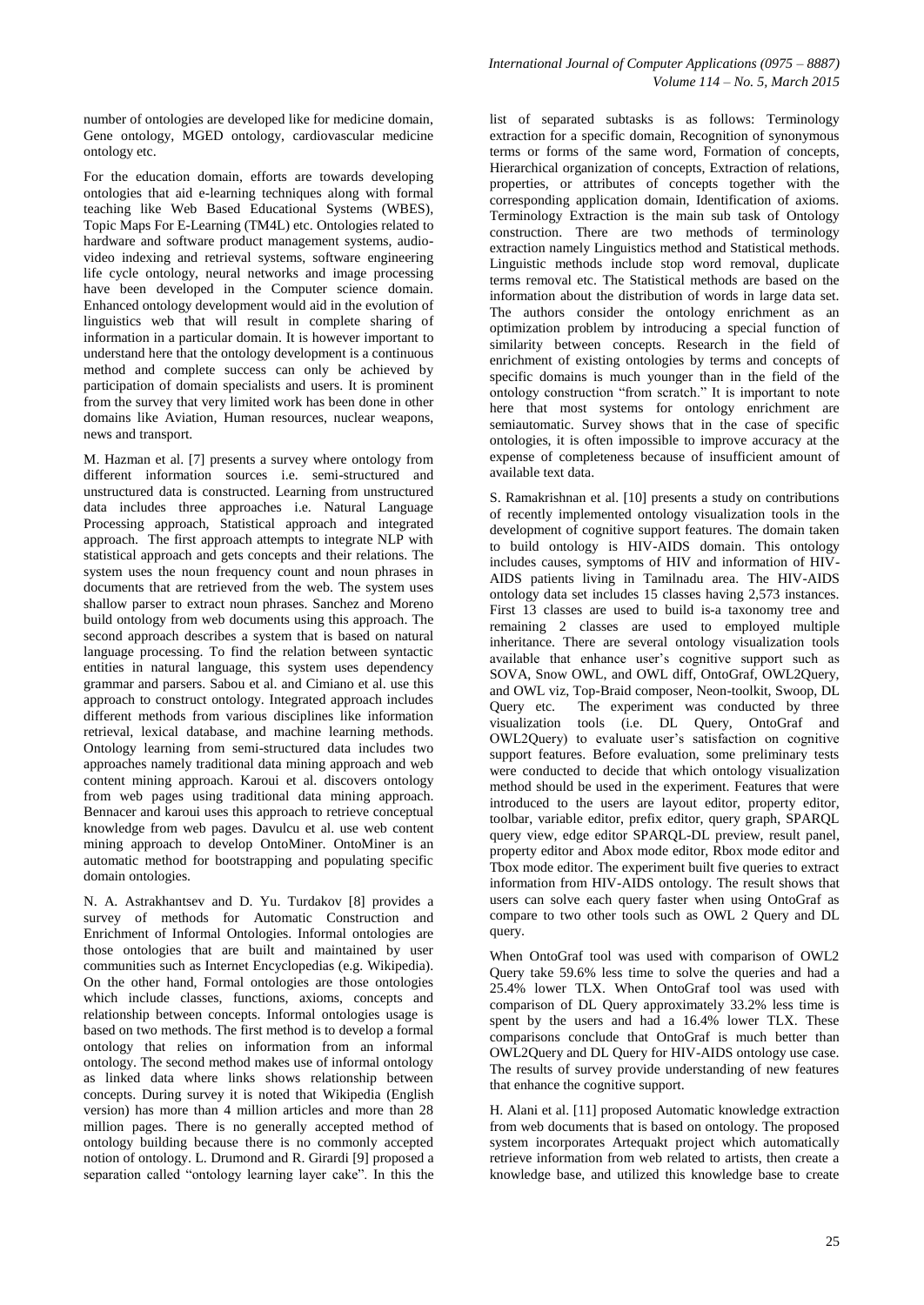personal biographies of artists. The knowledge-extraction tool was linked with ontology by Artequakt project to attain knowledge support and way of extracting the information. The extraction tool seeks on-line documents and extracts the information that is equivalent to the specified classification structure. The extracted machine- readable knowledge is kept up automatically in a knowledge base (KB). Lexicon-based term expansion technique provides extended terminology of ontology. This terminology is utilized to upgrade the knowledge extraction. Artequakt joins together experience and proficiency from three different projects: First project is European Artiste project that construct art images distributed database. Second project is The Equator IRC that uses descriptive methods to model and present information. And last project is The AKT IRC project that analyze all facet of the knowledge life cycle.

Artists and paintings domain ontology is constructed during first phase of Artequakt. Many information extraction tools and methods are applied that model the ontology automatically with information extraction from web that is based on ontology"s structure and lexicons of WordNet. The system keeps information in knowledge bases and finds duplications in stored information. Narrative construction tools were developed during second phase. Through an ontology server, these tools are used to query the knowledge bases, search and extract related text, and create a particular artist biography. In first experiment, Artequakt begins to search and retrieve information of 10 artists from the web. The knowledge extraction tool analyzes 100 web pages and has set to choose the 10 relevant pages for each artist. The extraction procedure recognized over 800 passages and thousands of entities and their relations. Most of the identified entities are duplicate entities. Entities and relations associate persons with different type of information like artists professional relations to other artists, family members, their home location and study information, and personal details like date of birth and date of death. The result shows that 280 unique person entities and 600 unique relations were remained after knowledge extraction and consolidation process.

H. Kong [12] proposed a design of domain specific automatic ontology building. There's the problem that the domain ontology is usually made freshly, although the same domain ontology was existed somewhere on the web. This problem is overcome by the proposed method. This method identifies the semantic similarity and relationship between two ontologies and then builds the ontology automatically by using the Ontomerge algorithm. Ontomerge algorithm integrates two or more existing ontologies and constructs the new ontology. The process of ontology building includes three steps. First is user access the system and enter the domain on which ontology will be build. System retrieved the domain from WordNet and automatically builds the frame ontology. Second step is: user enters the domain knowledge and this knowledge is added to the frame ontology by the system. User can edit the domain knowledge throughout the ontology building process. In Third step, OWL language is used by system to build the domain ontology. The wine ontology is compared through proposed system based on proposed method. The experimental result shows that wine ontology based on proposed method has less abundance content as compare to W3C"s wine ontology. The efficiency of the system improves, if richer domain knowledge data provides by the domain expert.

Z. Sui et al. [13] proposed a method of building medical domain system in Chinese that is based on CBD (Concept based description model). This method gives the answers of two questions. First question is: Is there any knowledge description model that is computer understandable existed on web? To answer this question, Concept based description model is used that represent the rich data in ontology that is computer understandable. Second question is: how to reduce domain expert work using NLP techniques? Two NLP techniques are used to give an answer to this question. First technique is Automatic term extraction and second one is integrated approach of relations extraction. When using first approach, the performance of proposed method based on CBD model is compare with C-value method. The result shows that proposed approach has high precision (47%), recall (44.2%) and f-measure (45.6) values. So it is concluded that proposed approach enhance the C-value approach performance. When second approach is used, www extraction method uses as baseline one and DIPRE (Dual interactive pattern expansion) method use as baseline two. Ten random concepts of medical domain ontology are taken to evaluate the integrated approach. The results shows that proposed method enhance the F-score by 2.32% from the baseline one and precision by 12.38% from the baseline two. So it is concluded from the results that proposed method is better method for building domain ontologies.

C. Hu et al. [14] proposed a technique of building domain ontology automatically from relational databases. Material science domain data is taken as relational databases to build domain ontology. Three mapping rules are employed to extract the information from schema of relational databases to components of ontology and initial ontology is built. The instances of ontology are generated from database using extraction of metadata and migration of data. An experimental prototype is implemented through this proposed method. The result of experiment shows that proposed method is effective in ontology building from relational databases.

Q. Guo and M. Zhang [15] present a question answering system that is based on semantic web and ontology. In proposed system, NL parser is utilized to implement the human-machine interface of Chinese natural language and ontology is utilized to represent the domain knowledge. The system consists of three models: Ontology and Semantic Web based question"s semantic comprehension model, question similarity match model based on FAQ, and automatic answer fetching model based on document warehouse. The Question answering system is evaluated to check the feasibility, effectiveness and extensibility of the system. The testing set includes 100 sample questions from a large number of questions asked by students. These questions are protected with the covering scale i.e. no answer situation. The evaluation shows that it is feasible to build the semantic QA system based on semantic web and ontology. Users can get the direct answers which show system works perfectly. In the situation of no answer, the proposed system takes large amount of proportion that shows the good extensibility of the system. The answer can be easily and quickly send into the knowledge ontology without any conflict with the ontology semantic relations. The results show that recall of the question answering system is 91.95% when using ontology and semantic web.

D. Huang and J. Gao [16] introduce a method of building domain ontology based on SECI model. First, authors analyze and identify the issues that come during creation of domain ontology and try to overcome these issues by integrating previous ontology building method with SECI model. SECI model is a spiral model that consists of four processes such as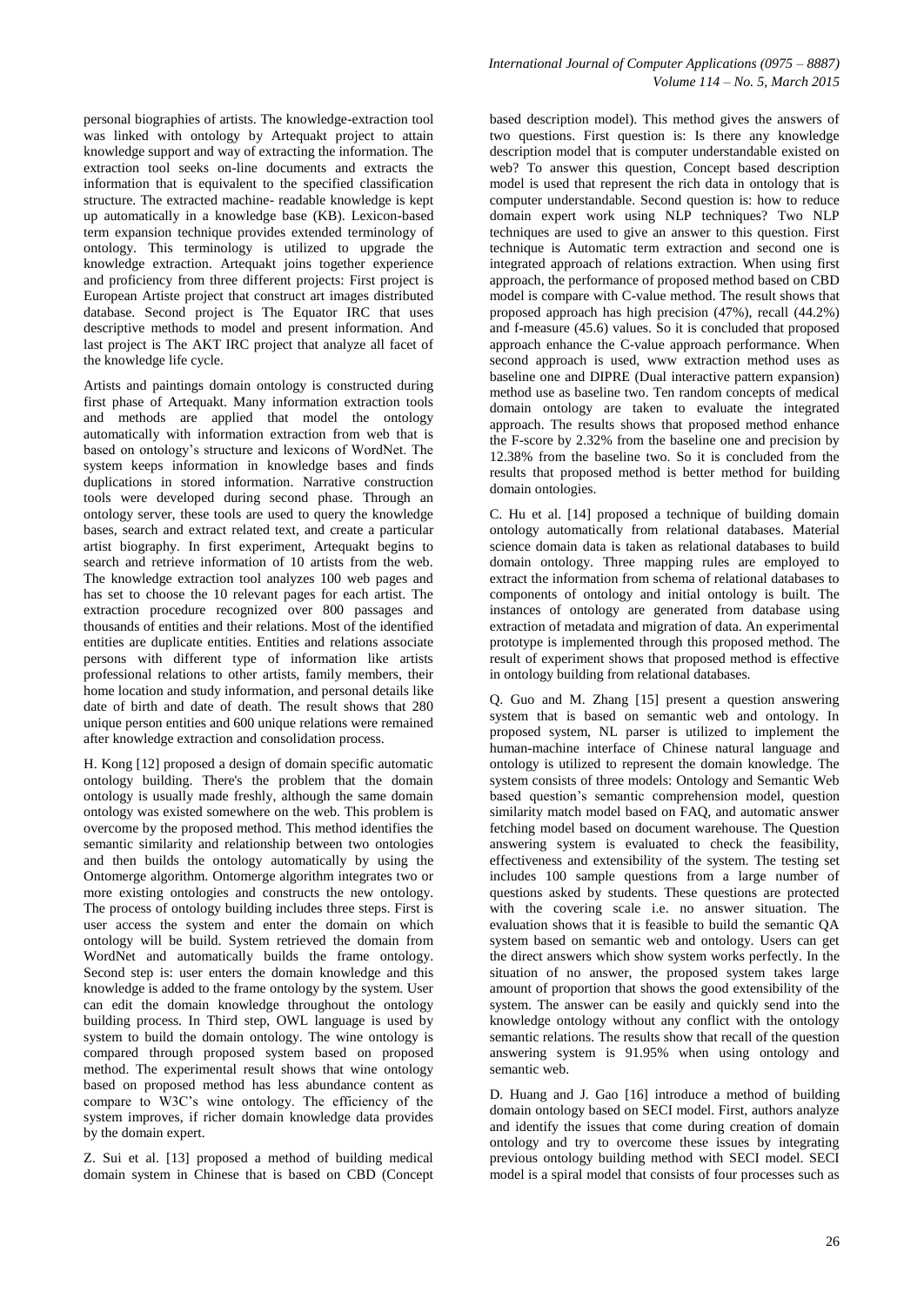Socialization, Externalization, Combination, and Internalization. Ontology of East China Sea fishery domain is built by using EHSO (ECSI Hierarchy-Spiral-Ontology) method. This method includes three layers namely Analysis layer, knowledge accumulate layer, and development and application layer. SECI model happens in and between every layer of the EHSO technique. Analysis layer analyze the domain knowledge that may be used for constructing domain ontology. Knowledge accumulate layer gather the required knowledge of specific domain. Application and development layer is employed for ontology building and evolution. This technique of building ontology is concentrated on runtime conversion of implicit knowledge to explicit knowledge, and on raise of knowledge transfer. Therefore this technique builds the ontology more perfectly.

S. Janzen and W. Maass [17] proposed Natural Language Processing system based on ontology for In-store shopping. Within In-store shopping situations, formal ontologies are used to represent the web based product information and dialogue system. A domain specific dialogue system i.e. Conversational Recommendation Agent (CoRA) system is presented. The architecture of CoRA includes four basic components such as middleware layer, mobile client, knowledge base and dialogue web service. The in-store sale is improved by using this dialogue system and product information because customer can access product details easily through this system. To evaluate the CoRA dialogue system, a user study is conducted. This study includes 16 subjects taken from German University. The dialogue system is presented to each and every subject. The study shows that it is usable and useful to use CoRA dialogue concept for acquiring in-store product related information.

J. Mustafa et al. [18] proposed ontology based semantic information retrieval framework that enhances the search results precision. The framework includes various modules such as source model, Crawler, semantic matcher, query ranker and reformulator. Thematic similarity procedure is used for retrieval of information that interprets the concepts and their relationships by matching RDF triples (i.e. subject, predicate, and object) as a substitute of matching keywords. RDF triples is also used to define domain ontology. To store the metadata triples, Oracle network data Model is used. To evaluate the proposed semantic information retrieval system, corpus of 300 manually created documents is taken. Each document holds 30 to 50 RDF triples. Research publication ontology is employed in experiment as a knowledge base of particular domain that includes 451 concepts. A set of 93 queries having different number of triples are accomplished with proposed system. Simple semantic information retrieval system is compared with proposed semantic retrieval system that considers context. The upper bound and lower bound correlation between precision and recall is 0.82 and 0.39 respectively of simple semantic retrieval system and 0.79 and 0.49 respectively of proposed semantic retrieval system. The proposed system shows strong relationship between precision and recall coefficients. Therefore proposed semantic retrieval system based on ontology gives better performance than simple semantic retrieval system.

J. Uma Maheswari and G. R. Karpagam [19] proposed a Conceptual framework for retrieval of information that is based on ontology. The conceptual framework includes various phases such as parsing of query, stemming of words, ranking, matching of different ontologies, weight assignment, and retrieval of information. E-Governance in Academics is a case study that is implemented using this framework. The

proposed system gives the better approach for seeking the data on the web. It finds the documents that are relevant to the user query by using techniques called word stemming, ontology matching, weight assignment, rank calculation etc. In the ontology matching stage an improved matching algorithm is used to enhance the document retrieval relevance. The highest score amalgamation is ranked as the best and the equivalent information is retrieved.

S. Chaware and S. Rao [20] proposed an Integrated Approach for Ontology Development methodology. The proposed system is related to Shopping Mall Domain. This approach integrates the existing methodologies in order to remove the limitations and therefore enhance the overall methodology to ontology development. An integrated approach includes different modules to build ontology. These modules are motivating user scenarios module, formulation of formal/informal questions and answers module, extraction of terms and constraints module and build ontology module. Ontology concepts and relations are developed dynamically. This approach uses top-down structure to build ontology and performs faster as compare to previous approaches.

Y. C. Kiong et al. [21] developed an ontology system for Health domain. The Health ontology system provides a method to combine data related to healthcare institutes in the configuration of a shared progressive ontology. Progressive ontology integrates domain relevant ontologies. The development of health ontology system includes three software tools such as Ontology generator, distiller, and accumulator. Ontology generator builds the health ontology from selected information source (i.e. MS Access database). The reverse process of Ontology generator is known as Ontology distiller. Ontology distiller creates the database by retrieving the concepts and their relations from ontology OWL file. The resulted database is either MS Access database or SQL server database. Ontology accumulator creates the rules list for integration of similar ontologies. It includes classes list of cumulative ontology. This Integrated system of Health Ontology make a start for merging existing data with ontologies which will be helpful for constructing semantic agents for healthcare domain.

T. Sun et al. [22] proposed a method for semi-automatic ontology building based on two-layer ontology model. Two layer ontology model (TMOL) includes basic model layer and derivative layer. Basic model layer consists of classes and their attributes, individuals, and base type. Derivative layer (i.e. inheritance layer) derived the ontology from basic model layer and produced hierarchy. The method of building ontology is divided into five phases that are based on TLOM. These five phases are: determine the scope of ontology and consider reusing existing ontology, modularize the requirements of ontology and assign tasks to project members, prepare list of extracted terms and their relations in the field, representation of ontology, and evaluation and evolution of ontology. The proposed method based on two layer ontology model is useful for fast creation of ontology and ontology evolution.

D. tang and Y. Xu [23] proposed framework of ontology for plain text evolution. Plain text evolution is a process of exploring change in the semantics of data. The plain text semantics (i.e. intrinsic and extension semantics) of genome in biology are represented as ontology called DATAGENOME. DATAGENOME ontology includes CONNOTATION ontology and CONTEXT ontology to represent the semantics of plain text. Intrinsic semantics are represented by CONNOTATION ontology and extension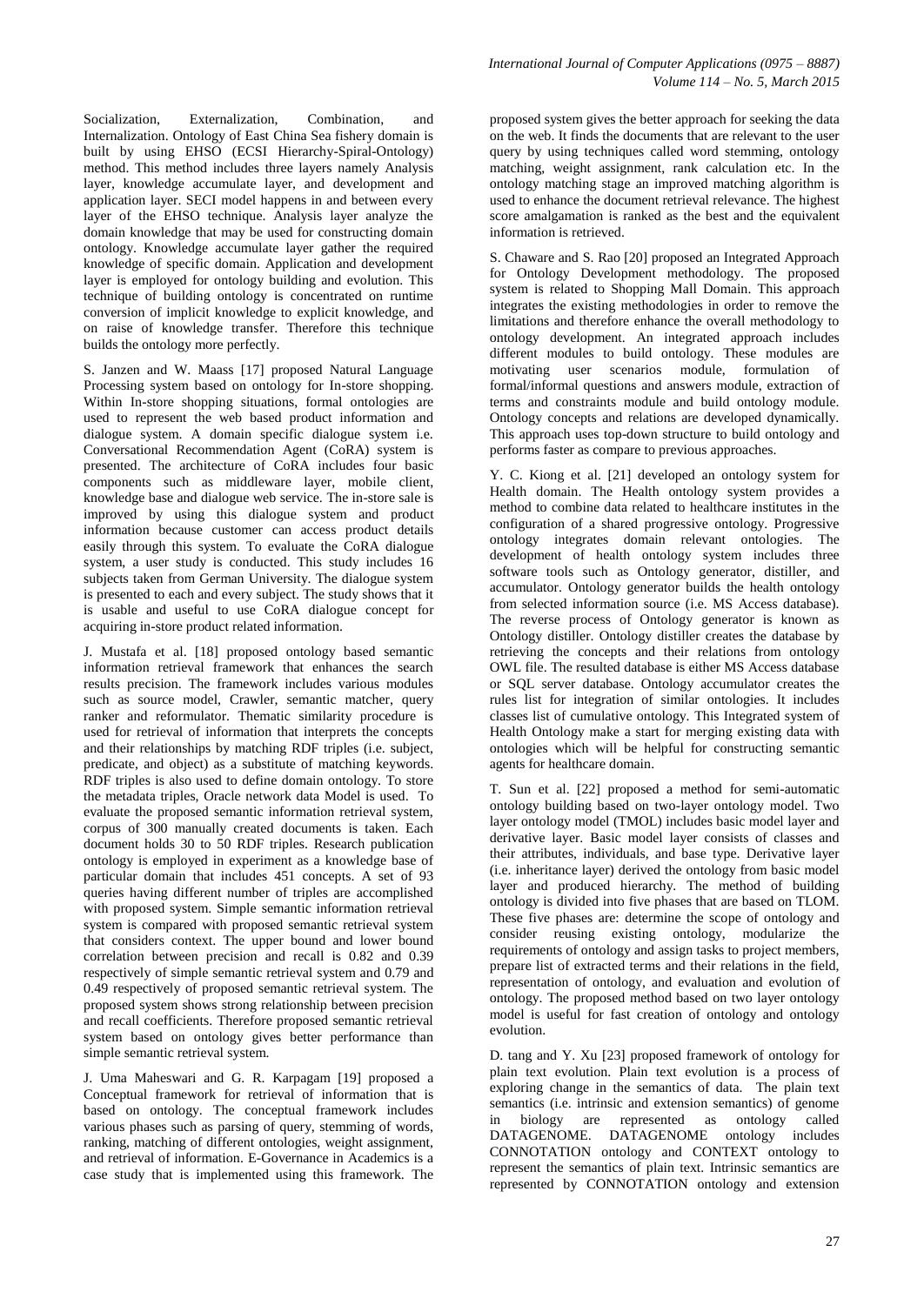semantics are represented by CONTEXT ontologies. The construction of CONNOTATION ontology relies on plain text chapter structure. A tree is constructed with instances of CONNOTATION ontology according to the relationships between instances. CONTEXT ontology includes eight interlinked facet specifically when, what, where, how, who, which and why that represents the<br>practical environment which results in the knowledge practical environment which results in the existence, together with the occurr existence, together with the occurrence that affected knowledge, event occurrence time, event location, event reason, input and output etc. Intrinsic and extension semantics correlation are shown by mapping between CONNOTATION and CONTEXT ontology tree. Data genome must grow to indicate the text evolution when semantics of the data are modifying with change of context.

B. Abdelbasset et al. [24] proposed an agent based approach for creating ontology from text. A multi-agent system is implemented by using this approach. The proposed methodology includes various steps such as specify the domain of ontology, construct glossary of terms, construct hierarchies of concepts, construct diagram of binary relation, build a dictionary, and describe the components of ontology. The three levels are used to organize the proposed methodology. These levels are Syntactic level, Semantic level, and Formal level. Syntactic relations between entities are extracted by the syntactic level using natural language techniques. At semantic level, combination of two algorithms ( i.e. Formal concept analysis (FCA) and Relational concept analysis (RCA) ) are used to move from syntactic level to semantic level. FCA combines the set of objects that exhibit same set of attributes. The set of binary relations between the formal concepts are extracted by RCA; an extension of FCA. At formal level, ontology is build using OWL language. The testing has done on sample text corpus of animal domain. It is noted from the results that proposed ontology building process in not fully automatic because users get involved to assign names to concepts and their relations.

Athira P. M. et al. [25] proposed the architecture of natural language question answering systems based on domain ontology. The proposed framework includes four modules that are best suited for upgrading current QA capabilities with the ability of processing complex queries. The four modules were Question Processing, Document Extraction, Document Processing and Answer Processing. User queries were identified and categorized by the question processing module. Extracted documents were processed by document processing module and responses were generated by answer processing module. To reformulate queries and identifying the relations, domain ontology was used. The goal of the proposed system is to generate small and specific answers to the queries asked in natural language in a particular domain. The experiment demonstrates that proposed framework can filter semantically matching sentences and their relations effectively and efficiently and rank the answer higher in the result list.

Z. Sellami et al. [26] developed an interactive tool DYNAMO-MAS: a Multiagent system for ontology growth from text. This tool is based on an adaptive multi-agent system (AMAS). In the protégé ontology editor, DYNAMO-MAS is performed as a plug-in. DYNAMO-MAS extend TextViz plug-in of protégé. Three corpora are used as knowledge sources from three different domains in this project. First corpora is research in archeology about techniques that is in French language, second corpora is automotive diagnosis (automotive components, symptoms, engine failures, etc.) that is also in French language and third one is software bug reports that is written in English language. Three different ontologies and associated corpora have been taken to conduct the test using DYNAMO-MAS.

- Artal ontology is software bug reports ontology in English language, which includes corpus of 287 documents having 887 terms and 582 concepts.
- Arkeotek ontology is archeology traditional techniques ontology in French language that include corpus of 299 documents having 733 terms and 380 concepts.
- Actia ontology is automotive diagnosis ontology in French language that include corpus of 710 documents having 579 terms and 330 concepts.

Quality and performance Evaluation are two scenarios to evaluate DYNAMO-MAS. When 21 new documents were added to the Artal ontology data set, the DYNAMO-MAS attained 67*%* and 56% relevant term proposals and concept proposals respectively. DYNAMO-MAS have ability to recommended terms and concepts that have not been manually identified and analyzed (i.e. 12 terms and 9 concepts). When 12 new documents are added to the Arkeotek ontology dataset, DYNAMO-MAS attained *68.75%* and *59.26%* of relevant term proposals and concept proposals respectively. DYNAMO-MAS recommended 18 terms and 14 concepts that are not manually identified. When 50 new documents are added to the Actia ontology dataset, DYNAMO-MAS attained only *16.98 %* of relevant term proposals and *22.22%* of relevant concept proposals. DYNAMO-MAS recommended 5 terms and 5 concepts that are not manually identified. It is noted from the results that poorer results are obtained with the Actia ontology dataset because the new documents added to the corpora contain very little new knowledge. To sum up, DYNAMO-MAS runs ontology evolution in different domains and it supports two languages (English and French).

Q. Yu et al. [27] proposed a method for automatic evaluation of domain-specific ontology that is based upon ontology corelation network. The evaluation of ontology has done by mapping ontologies and then ranks the ontologies. Graph based ranking algorithm (i.e. Google"s PageRank) is used to rank the ontology. The data set includes 150 ontologies and their metadata, count of mapping to one another. Ontologies that have self-mapping are removed from the data set and 145 ontologies are remained in data set. To calculate MGP for 145 ontologies, Matlab 7.0 is used. MGP gives the rank score list of all ontologies. It is noted from the list that SNOMED clinical terms ontology has highest mapping count (i.e. 620720). If mapping count of ontology is highest then ontology gets highest rank score. Therefore SNOMED clinical terms ontology has highest rank score (i.e. 11,094). Therefore proposed method tells that which ontology is the best ontology.

S. Chimalakonda and K. V. Nori [28] present an educational modeling framework called IDont for Adult literacy instructional design that is based on ontology. The architecture of the IDont is based upon existing ontologies. Existing ontologies are extended for instructional design of adult literacy. IDont framework includes several modular ontologies such as Context ontology, Goals ontology, Process ontology, Content ontology, Evaluation ontology, Environment ontology, and Domain ontology. The main aim of this proposed framework is to use ontology to present separation of concerns approach to consistently extract totally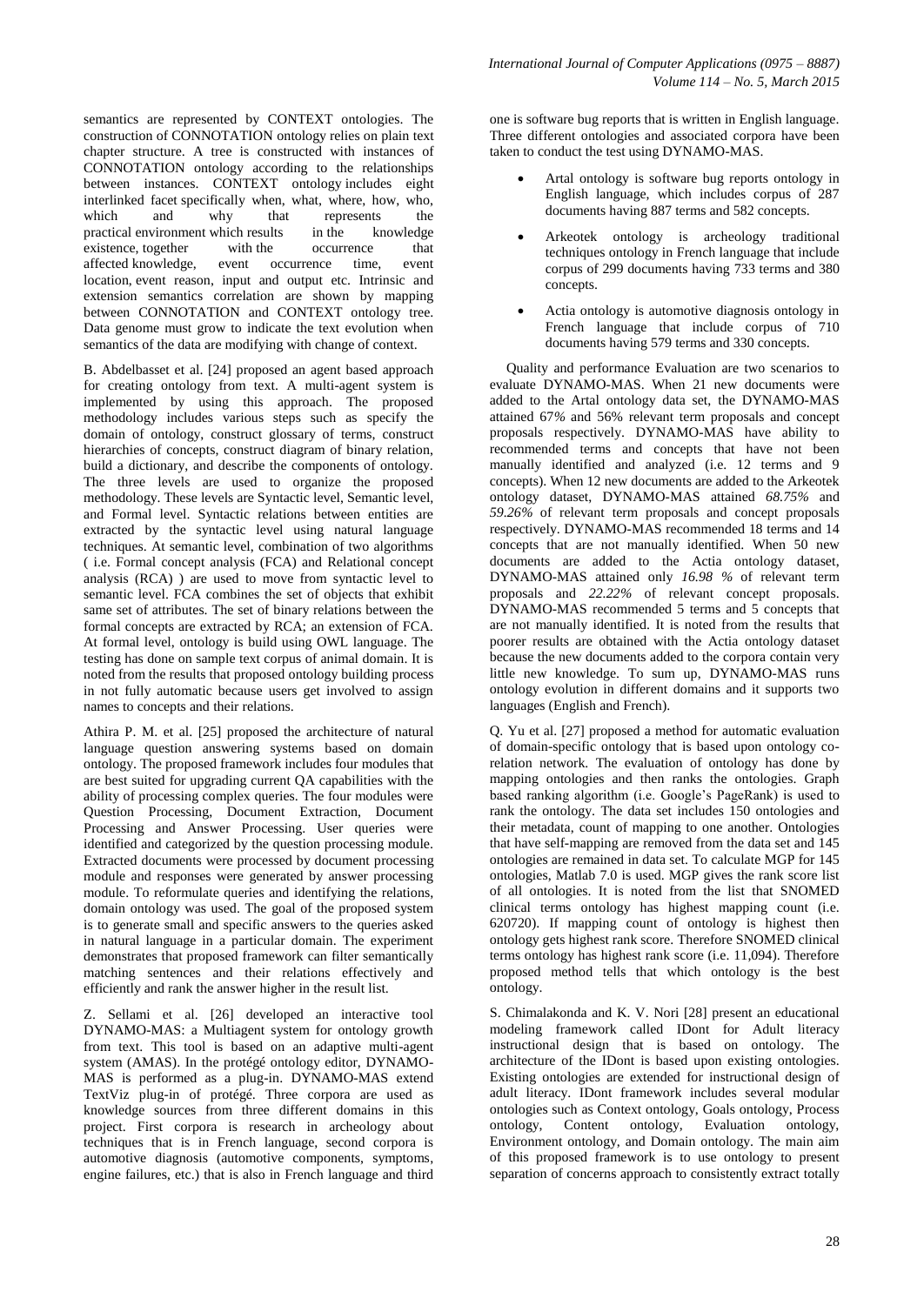different aspects of ID. Research work is ongoing to coming up with a technology platform which will support the IDont framework.

J. Monti et al. [29] proposed an approach based on ontology for cross-lingual information retrieval. The methodology is based upon the Lexicon-grammar (LG). LG is a technique to formalize natural language, automatic text analysis and parsing. Two lexical resources are built for processing such as Electronic dictionary and Grammar that is helpful to build information retrieval systems. The goal of proposed framework is to map data and metadata that utilized the semantic information and morph syntactic stored in the electronic dictionaries. This proposed ontology based cross language information retrieval system improves precision and recall of Information extraction and information retrieval systems. During first phase, translation and transformation rules are applied. The information is extracted from user query and match with existing ontological domain concepts. The feasibility test is conducted to check that proposed cross language information retrieval is feasible or not. Archaeological domain is used to test the feasibility of proposed approach. Translation experiment has been carried out from Italian to English language. The result shows that proposed architecture ensures coverage of big data and maintains semantic relations which unite the different languages.

I. Mathur et al. [30] presents the development of ontology for communicable disease domain. The methodology to build ontology includes various phases such as Specification, Conceptualization, Creation of Instances, and Ontology Visualization. A reasoner based on DL query is employed that check the classes, its properties and relationships to verify the constructed ontology. For using description based queries, FaCT++ reasoner in protégé is configured. When class name of ontology is given to the reasoner, it extracts the query in terms of classes, super classes, its properties, relations, domain, and range. The result of the reasoner shows that ontology is constructed perfectly without any defect.

G. Gottlob et al. [31] developed a Query answering in Datalog+/- ontologies under probabilistic uncertainty that is based on Markov logic networks. Datalog+/- is a part of ontology languages that is helpful for representing and reasoning over light-weight ontologies. Datalog+/- plays main role in context of question answering and information extraction for the semantic web. Apart from dealing with probabilistic uncertainty, they also proposed ways to handle uncertainty arising from inconsistency in probabilistic Datalog+*/*− ontologies. Many algorithms were also given, namely a basic approach, an anytime one, and one based on heuristics, which are sure to return sound results. The main focus is on scalable algorithms for answering threshold queries to probabilistic guarded Datalog+*/*− ontologies. Result shows that answering threshold queries to probabilistic guarded Datalog+*/*− ontologies may be done in polynomial time.

T. Lukasiewicz et al. [32] proposed Preference-Based Query Answering in Probabilistic Datalog+/– Ontologies. The proposed system is an extension of the Datalog+/– part of ontology languages that uses two models: one representing user preferences and one representing the (probabilistic) uncertainty with which inferences are made. It is assumed that preference is given to the more probable answers. Four Specific operators are proposed to find preferences i.e. ask how to rank answers to a user's queries. The semantics and Computational properties of operators were analyzed. Authors

developed four specific preference combination algorithms, i.e. egalitarian algorithms (ComPrefsGen and Com-PrefsRank) and user-biased algorithms (ComPrefsPT and ComPrefsSort). These algorithms fulfill the prerequisite of a preference combination operator and semantic properties.

A basic algorithm was also developed for answering k-rank queries based on the iteration of the well-known skyline answers to a question, along with proofs of correctness and running time. It shows that, under certain conditions, k-rank queries can be answered in polynomial time in the data complexity. A real word application with preference based query answering is used to evaluate preferences based probabilistic Datalog+/-. Internet Movie Database (IMDB) is used as real world application. To test the algorithms performance, experiments were conducted with two parameters such as SPO size and the number of answers (*k*). SPO (Strict partial order) is represented as a directed graph. The size of SPO is given by the number of nodes and edges of graph. When numbers of nodes were varies from 1,000 to 1,300 with seed density of 0.01% and k fixed at 200, ComPrefsGen algorithm is performed better as compare to other algorithms. On the other hand, ComPrefsSort gives worst performance if the number of nodes increases, as it include sorting each iterated skyline, that was quite large for these relatively low-density graphs. When number of nodes in SPO was fixed at 2,000, edge density varies from 0.2% to 0.4% and k fixed at 200, in this case, ComPrefsSort performance is same as ComPrefsRank and Com- PrefsPT, because in this case the number of nodes to sort is fixed. When k varies, number of nodes was fixed at 2,000 and density at 20%, in this case ComPrefs- Rank and ComPrefsSort are influenced by the density of edges in the graph.

N. B. Mustapha et al. [33] proposed query based technique of contextual ontology module learning by using web snippets. The objective of this approach is to create automatic and domain independent light-weight ontology modules to information retrieval applications that do not use predefined ontologies. English language is used as target language in proposed system. The input sources include disambiguated queries (using user feedback) and web snippets provided by available search engines. The proposed system consists of five main stages. These stages are Query analysis and topic signature construction, Web snippets extraction, Generation of dependencies" list, weighted concept map construction, Concept map enrichment with taxonomic and non-taxonomic relationships, and Ontology module formalization using Typed Attributed Graph (TAG). To identify question concepts and to import related concept and relations, a top-level ontology (i.e. Mesh, Sensus) is used. Top-level ontologies describe general conceptualization which is equivalent over all knowledge domains. Ontology module is built on the obtained concept map. Typed attributed graphs are used to represent the ontology module. Two case studies were considered to check the proposed approach feasibility. These case studies are the context of a domain-independent search in web e.g. Google, Yahoo, and Bing search and the context of a search associated with particular domain e.g. PubMed (Medical digital library ontology).

The results shown that precision average is below 50%, it implies that half of the new concepts searched by the proposed system appeared in MeSH. Thus, it can be argued that PubMed is able to detect automatically new domain concepts from the Web, so as to help the users search in digital libraries. The analysis of question answering system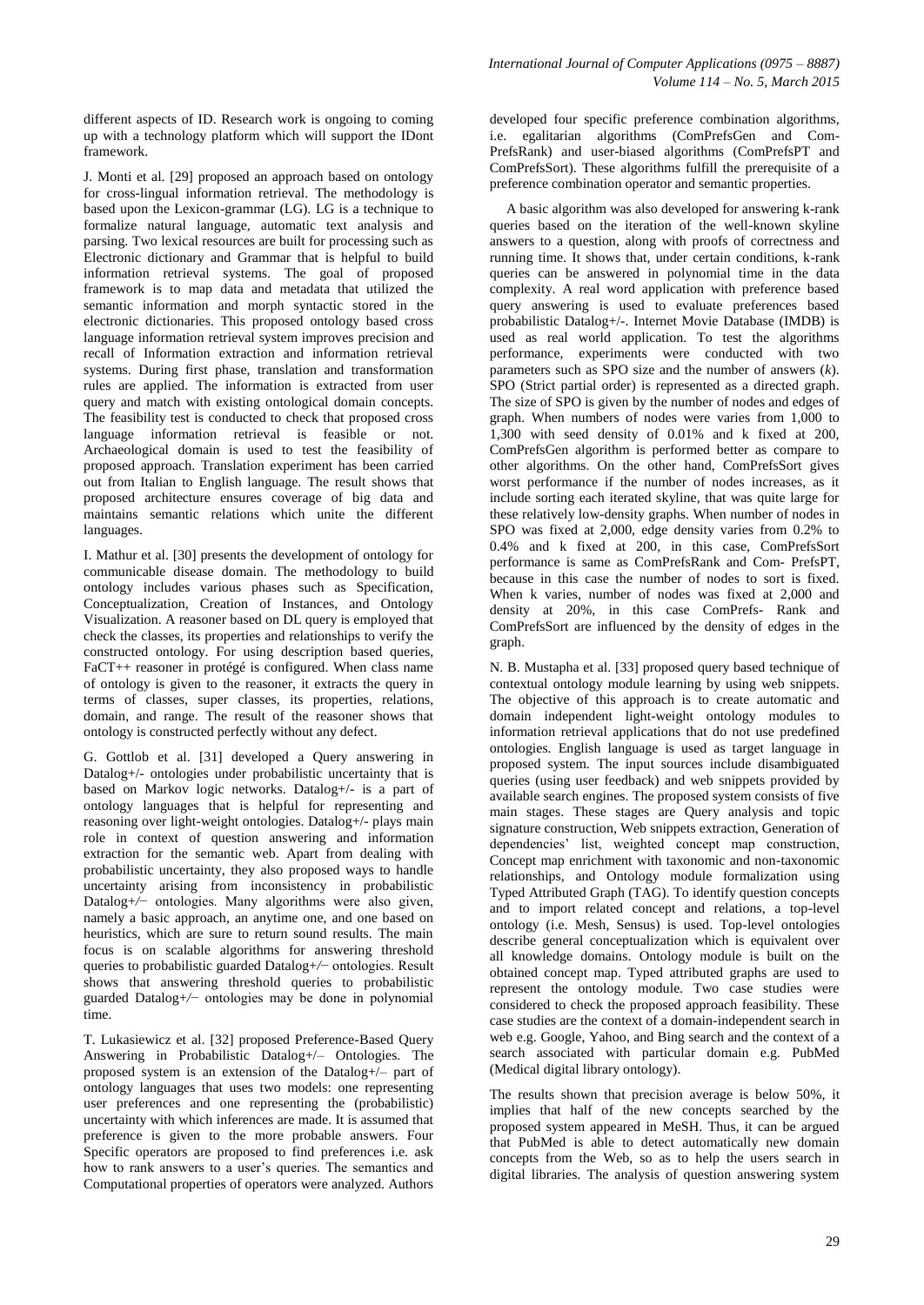has discovered that the accuracy of the results was considerably improved by using modular ontologies.

S. K. Dwivedi and A. Kumar [34] present the university ontology construction for aSPOCMS (An Agent-based Semantic Web for Paperless Office Content Management System). To develop the ontology, generalized structure and workflow processes of 10 Indian universities, 30 schools and 150 departments have been taken. This ontology is the combination of four ontologies: Top level ontology, task ontology, Domain Ontology, and application ontology. The aSPOCMS use Owl, RDF, and RDFS for acknowledgement of metadata and reasoning rule. The aSPOCMS system architecture includes four modules namely access control, reasoners, communicator, and knowledge manager. DL query is employed to extract information from constructed university ontology. Some queries are entered to test the ontology of university by employing inference engine known as RacerPro. The result of proposed method shows that system is working perfectly.

J. N. K. Liu et al. [35] proposed graph model of domain ontology and its usage in classification of Chinese text. The proposed system includes an ontology leaning approach to build semiautomatic Graphical Ontology Structure known as Ontology Graph. The ontology graph is a representation of ontology and knowledge conceptualization model. After generation of Domain Ontology Graphs (DOG), Document Ontology Graphs (DocOG) are generated and Ontology Graph based Text Classification has performed. Main Objective of Document Ontology Graph is to carry out Ontology Text Classification by matching the single Document Ontology (DocOG) with Domain Ontology.

The corpus includes 2,814 Chinese documents of ten different domains having 965 Chinese characters in each document. Out of these documents corpus (D1) 70% documents are for learning process and 30% documents are for testing process. Different domains are Education, Arts and Entertainment, Politics, Environment, Economics, Military, Traffic, Health and Medical, Computer and Information Technology, and Sports. To model the knowledge, thirteen different kinds of Domain Ontology Graph are constructed from each domain having number of terms 10, 20, 30, 40, 50, 60, 70, 80, 90, 100, 150, 200 and 300 respectively.

Innovative Ontology Extraction System called KnowledgeSeeker has been developed which automatically generate the domain ontology with Domain Ontology Graph. Knowledge seeker executes four modules: Ontology graph modeling, Ontology learning, Ontology generation and Ontology querying. The ontology graph modeling includes several conceptual units. These Conceptual Units are Terms, Concepts, Concept Cluster, and Ontology graph. These conceptual units are necessary for extraction in Ontology learning process. The five sub processes of learning process are Term Extraction, Term-to-Class relationship mapping, Term-to-Term relationship mapping, clustering of concepts and generation of ontology graph. Term Extraction includes elimination of special symbols, duplicate terms, and stop words etc. Chinese Dictionary and Initial Word list are also used to extract terms from input text. Chi-Square base statistical learning method is applied to find Term-to-Class relationship mapping and Term-to-Term relationship mapping. The unclassified Document corpus (D2) of 57,208 documents having average of 2,349 Chinese characters in each document is used for Term-to-Term relationship mapping and clustering of concepts. Two experiments were conducted; first is performance testing of ontology graphbased approach and second is evaluating the optimal parameters (i.e., k and h) of domain specific ontology graph for best categorization result. To conduct first experiment three different approaches are used. These approaches are Traditional tf-idf approach, term dependency approach, and ontology graph based approach. The second experiment use equivalent techniques that are used in first experiment. It varies the number of terms utilized in each approach and the parameter h for ontology graph based approach. The results shown that ontology graph-based text categorization approach achieved a higher accuracy (i.e. 89.2%) at term size 80 in text classification as compare to other two approaches. It is concluded from the experiment that ontology graph based approach is useful and efficient for text classification systems implementation.

A. Rainer and W. Matthias [36] proposed an approach for social media analysis that is based on Ontology. The goal of this approach is to improve the data quality of ontology for social data analysis by automated knowledge extraction from previous enterprise application systems. Social data is extracted from social media channels for business applications. To analyze the qualitative data/information from social media, ontology building approaches are linked with text mining tools. Ontology is used as dictionary which includes keywords and concepts relevant to social media for social media analysis. The proposed framework of social media analysis based on ontology includes four modules. These modules are Business databases, Ontology engineering, Text mining framework, and social media. Business database module includes information about company and their products and processes. This information is utilized to build ontology. Ontology engineering process automatically builds the ontology by using existing business databases. Database interfaces (i.e. JDBC or ODBC) are used to retrieve the data from business databases. This module is also used to map database structures into ontology by applying algorithms i.e. tables are mapped into classes, attributes are mapped into properties etc. The resulting ontology is use as dictionary for text mining tools. Text mining framework analyzes the unstructured text (e.g. text files, books etc.) from social media channels (e.g. Consumer forums and social networking sites). The sources of information that are untapped are represented mostly by Social media module. Social data gets accessible by utilizing already existing interfaces from different platforms. These platforms are Twitter or Facebook application programming interface (API). The mapping algorithms (such as DB2OWL, R2O, RDB2ONT, and RONTO) were analyzed based upon four aspects: Interoperability, Data source integration, ontology creation, and Individualization of the mapping result. It is shown from the result that DB2OWL automatically map data (i.e. unstructured and structured) and structure of relational databases to ontologies.

J. A. Bateman et al. [37] present a space linguistic ontology for natural language processing. Ontological organization is developed by covering language involved with space, space actions and spatial relationships. The common behavior and characteristics of ontology are modeled to point out a way to extend linguistic ontology particularly with space. The linguistic ontology is domain independent; it is an extension of original GUM ontology. It is midway between linguistic expressions and their interpretation. Three aspects are included to model the spatial language: first one is address the linguistic phenomena of spatial language use, Second is address the systematization of spatial language interpretations and last one is address the computational representation of processing schemes for natural language that include space.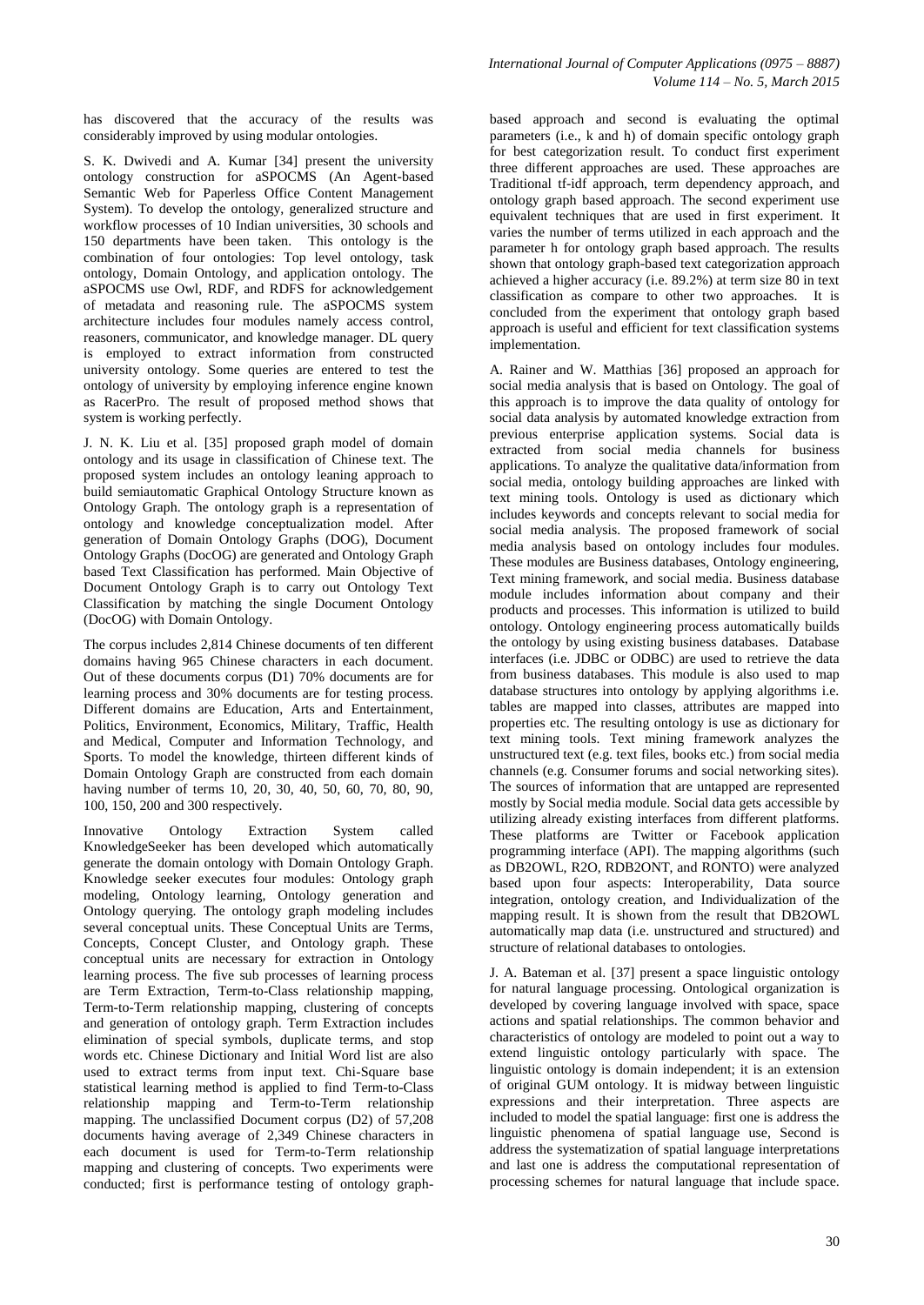Gum ontology includes total 270 concepts and 110 relations, out of which 98 concepts (36%) and 28 relations (25%) are spatial related. The DL expressivity of GUM ontology is little affected by spatial extension. The design of the system includes semantic representations that are produces by entering voice or written input data to module of analysis. The domain knowledge is represented by problem solving component using ontologies and Pellet and Racer description logic reasoners are used to perform the task. Seven spatial language corpuses that consists English and German natural languages are employed to build the linguistic ontology. Three spatial language corpora were chosen to analyze English: the HCRC Map Task, the Trains 93 Dialogues, and the IBL (Instruction Based Learning) Corpus. Four spatial corpora has chosen for analyze German language: Aibo2, the Bielefeld SFB Corpus, Stuga (unpublished route description corpus) and Rolland. These corpora are of spatial domain that includes task-oriented dialogues; they consist of large number of terms related to space together with isolate expressions, descriptions of spatial activity, and descriptions of route. Linguistic ontology of space is evaluated to scope visualization, uniformity, ability to create predictions, and suitability. It is shown from the result that the linguistic ontology gives the term semantics, however once this is attached to contextualized interpretations of space additional variety of information could naturally be involved.

#### **2.2 Use of Ontologies in Indian Languages**

In this section, we present the literature review of usage of ontologies in Indian languages.

S. Saraswathi, S. M. Asma et al. [38] proposes information retrieval system for English and Tamil language i.e. bilingual system on the festival domain. System development process includes four modules: User Interface, Keyword Extraction, Information Retrieval and Information Extraction. To build the ontology of festival domain, Indian language Tamil is used by system apart from English. Domain ontological tree is constructed to answer retrieval in the same language as of input question entered by user. Naïve algorithm was used for information retrieval. To determine the keywords from the given question, a Part-of-speech (POS) tagger is employed. Total 200 documents were collected for both English and Tamil language. For English language, Documents related to Christmas, New Year, Easter and Good Friday were collected and For Tamil language, documents related to Diwali, Pongal, Navarathiri, Kaarthigai Deepam and Vinayagar chathurthi were collected. The System was tested for information retrieved from the Ontology that is based upon using the keywords alone and with the use of concept words. It was noted from the results that the relevance of documents was improved by 40% for English and 60% for Tamil language.

S. Ningombam et al. [39] describes procedure of creating Manipuri-English dictionary by ontology implementation that is machine readable dictionary. Words can be stored for ontology by using OWL and Protégé 3.2 beta software. Manipuri-English lexicon is implemented to build the ontology. The taxonomic structure of the ontology includes two components namely Part-Of-Speech (POS) and Word structure. All Manipuri vocabularies are represented through POS. POS has two main classes such as noun and verb. Word structure also has two classes such as simple word and compound word. Development of ontology based Manipuri-English lexicon includes two stages: Look up and data entry. Look up module provides the user interface and helpful for search information about vocabularies of Manipuri language. It extracts the lexical information for the given Manipuri word such as synonyms, antonyms, pronunciations and structure of word. Data entry module is accessible only to Administrator. Vocabularies are inserted in ontology by using data entry module. The interface of the system was developed by using Java and Java expert system shell.

S. Chaware and S. Rao [40] proposed an approach of semantic matching based on ontology for Hindi and Marathi language inference system. Knowledge is represented by using ontology. The proposed approach design includes seven modules such as user interface in local language, query formation module, inference module, translation module, ontology module, synsets module, and output display module. Grocery shop domain is used to build ontology. User enters the input query through local language user interface either in Hindi or in Marathi language. To retrieve English ontology terms, bi-lingual dictionary is used to translate keywords of local language into English. Each keyword is searched in database; if match found then that keyword is interpreted as ontology term. In this way, all terms are found in database and ontology is constructed using these terms and their relationships found in database. Now ontology has been enlarged into inference system. The terms of ontology fed to the inference module to model information as a solution to the inference question. The information retrieval from ontology and results of inference system has been shown to user by using display module. For Hindi and Marathi user, the precision and recall values are different for single query. For single query, the precision is 20% for Hindi user and 18% for Marathi user and Recall is 65% for Hindi user and 90% for Marathi users. When numbers of queries are more than one then precision is 45% and recall is 95%, which is same for both Hindi and Marathi users. It is shown from the results that system based on proposed approach will give inference accurately for any type of query.

A. K. Durga et al. [41] presents a technique of ontology based classification for Telgu documents. This model relies on classic Vector- space model and analyzes the terms on the sentences and documents level. The Ontology based classification is performed in three steps: Ontology Creation, Calculating Relevance Score, and Text Classification. Telgu text documents are tokenized and words are sent to the morphological analyzer to find root words. Then domain keywords are identified and classified using text classifier. The model effectively differentiates non-important terms and terms which hold the concepts that represent the sentence meaning. The testing has been done on 400 Telgu documents of two domains namely Rajakeeyalu (Politics), Aatalu (Sports). Out of these 400 documents, 80% data is Training data and 20% data is testing data. The constraints of keyword based search are overcomes by ontology based text categorization. This technique proved that efficiency of Text categorization of term is better when ontology model is used for Telgu documents instead of Conventional model.

K. R. Ananthapadmanaban et al. [42] designed subtle User profile ontology for Tourism domain in Tamilnadu. By identifying interest of user by using user profile ontology, process of finding for the perfect tourism package improves. This ontology extracts the user personal data by requesting to user to register and fill personal details in few forms. Personal detail includes number of persons in travel, no. of persons related to each other and their age group is assessed by asking no. of kids, adults, teenagers and persons aged more than sixty traveling with him/her. The area of interest of users in touristy like historical places, Beaches, Hill Stations, Zoological Parks, Botanical Gardens etc., is additionally collected. User'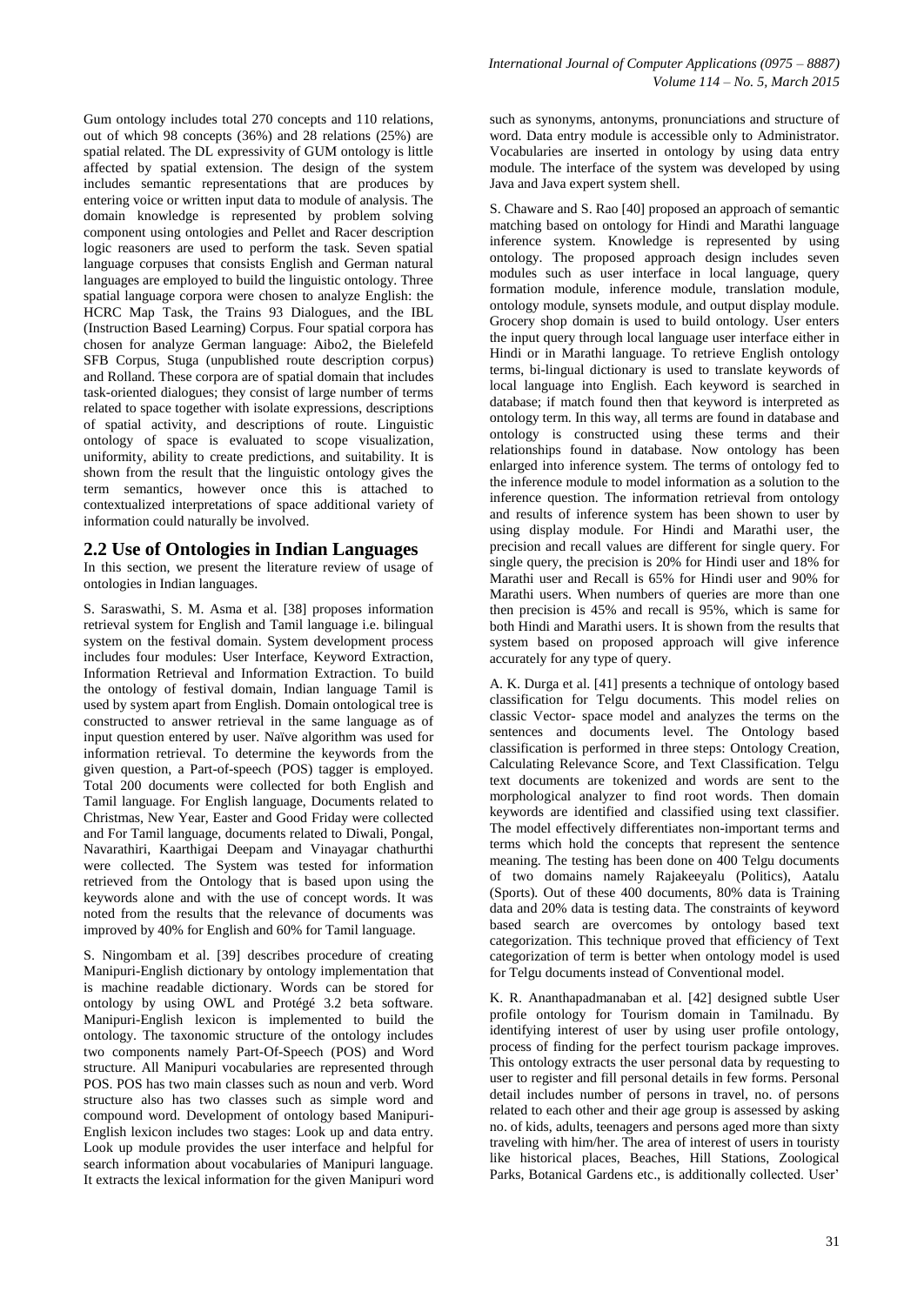leisure activities like Swimming, Cycling, Golf etc., is additionally known through an interface. The user is additionally requested to provide trip date based on the data regarding persons with the user, their area of interest perfect vacation destination to the user will be known. Inferences will be created based on the user profile and touristy ontology. The results are generated with higher level of accuracy and suitable tourist location of user interest in Tamilnadu area can be generated.

B. Bhatt et al. [43] presents a k-partite graph learning algorithmic program for Indian languages that extract ontology from unstructured text. By using English and Hindi text corpora, ontology of Health domain is built. The English corpus includes 15589 sentences and 16498 terms while a Hindi corpus includes 16002 sentences and 14794 terms. Based on information content of the terms, algorithm divides the initial set of terms into completely different partitions and then builds ontology by detecting kind of relation between terms in numerous partitions (i.e. Top, Mid, Bottom, Top-mid, Mid-bottom, and Top-bottom). Two experiments were conducted to evaluate the performance of the proposed system. First experiment was Layer wise evidence detection and second was Comparison with Gold standard. First experiment shows that the relationship between concepts is identified more often in top partition using WordNet but proofs from lexico-syntactic patterns are more frequent in bottom partition. This is accordant with given hypothesis that top level concepts are general concepts and definitions of these concepts may be found in WordNet. In second experiment, the resulting ontology is compared with manually constructed ontology to evaluate the quality. The lexical precision and recall is calculated for both cases: with partition and without partition. The results shown that precision is higher for partition algorithm that means proposed approach improves the precision while not sacrificing F-score. The proposed approach not simply reduces the quantity of computation needed for ontology construction however additionally provides a further level of term filtering. It additionally avoids false association between the terms.

S. Saraswathi et al. [44] proposed Semi-Automatic ontology primarily based Bilingual Information retrieval System in Pilgrimage domain in South India. For the input query and document retrieval, Tamil and English language has been used. Modules of proposed system are Building of Semiautomatic Ontological tree, Design and Implementation of Semiautomatic Ontological tree. Semi-automatic ontology tree was built using XML and has four levels. These levels include State, District, Pilgrimage place and their attributes. Designing User Interface in Java programming language is the first phase of proposed system implementation. User can enter the query through user interface. The sub modules of User interface Design include Language Selection, Input Query, Keyword Extraction, Keyword Extraction and Translation, and Information Retrieval. The user can enter the query in either Tamil or English and the resultant document will be displayed in input query language. When user has entered the query, the proposed system searches the keywords and tries to retrieve the relevant concept words for the given keywords from the existing Ontology. If ontology contains relevant information then concept words would be utilized to retrieve the information from the Ontology. If information for the pilgrimage domain is not present in ontology then information will be extracted from search engines (e.g. Google, yahoo etc.) and updated in the Ontology. Two parameters (i.e. precision and recall) have been taken to evaluate the performance of the system. Different types of input queries

were entered by user and their resultant documents are analyzed using manually created Ontology and Semi-Automatic Ontology in the Pilgrimage domain. Five types of queries were examined namely. Type A query includes details about the pilgrimage place in a particular district. Type B includes details about the deity worshipped in any pilgrimage place. Type C includes questions related to the location of a pilgrimage. Type D includes pilgrimage place where a particular deity is worshipped, and Type E query includes Bus/Train/Air facility available to reach a pilgrimage place.

Input to the implemented system includes more than 20 questions for each type and the obtained results were analyzed. The results are shown that for the Type A, B, C and D queries, the Precision is high when using semi-automatic ontology instead of manually created Ontology. The results of the proposed system are same as that of manually constructed Ontology system for the Type E queries. The Recall is high in proposed system for type A, B, D and E queries and for Type C queries, Recall factor is same for both systems. This is because the location of a particular pilgrimage place does not change. It is concluded that the overall performance of the system is better when Semi-Automatic Ontology is used in Bilingual Information Retrieval system.

Nidhi and V. Gupta [45] planned and enforced two new algorithms (Ontology based classification and Hybrid Approach) for classification of Punjabi documents as previously no alternative Punjabi document classifier is obtainable in the world. Text classification is enforced in three phases: Pre-processing phase, Feature Extraction phase and Processing Phase. Pre-processing phase includes stop words removal, stemming, punctuations marks removal, and special symbol removal. Feature extraction phase includes statistical approach and linguistics approach. Statistical approach is used to extract the relevant features, e.g. words less than threshold value 2 are not considered as features. For linguistic approach, gazetteer list was prepared for Punjabi language. Processing phase includes text classification techniques to classify Punjabi text documents such as Centroid based classification, Bayesian classification and new Hybrid approach which is combination of Naïve Bayes and Ontology based classification. The classification corpus includes 180 Punjabi text documents and 45 files are used as training data that contains 3313 words. The corpus contains only Sports related documents that are taken from the Punjabi News Websites. Results conclude that Ontology based classification (85%) and Hybrid classification (85%) provides higher results as compared to Naïve Bayes classification (64%) and Centroid based classification (71%) algorithms for Punjabi documents.

D. Mavaluru [46] proposed Hybrid model for Telgu English cross language information retrieval system, that allows users to merges the retrieval model and the translation model. This approach includes four modules: query preprocessing, information retrieval from internet, Re-ranking and content presentation. The user entered the query in local language (i.e. Tamil). Query processor finds the query in ontology and identified meaningful terms that are related to user query. If terms not found in ontology then terms are searched on web and sends related terms to the user. Then re-ranking algorithm is used to re-rank the related terms results. Query is translated to the target language (i.e. English) by using bi-lingual ontology. The system was evaluated over two versions. First one is using the Ontology and second is using the Regular Lexicon. Java Programming Language is employed to implement the general system. Testing has done to check system accuracy. The proposed system results are compared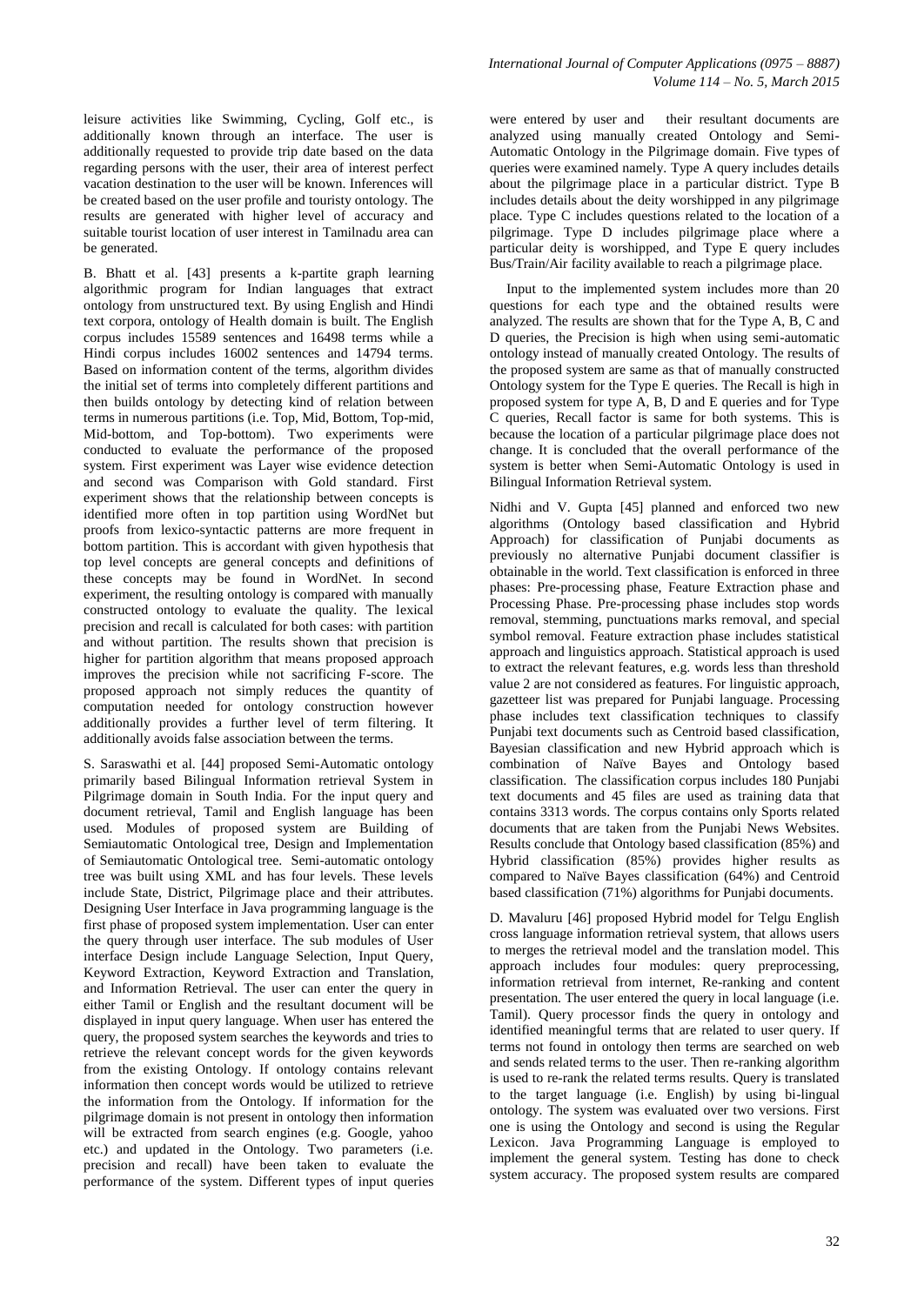with Google results. Testing has been done on around 300 queries corresponding to various scenarios. It is concludes from the results that Ontology and rule based cross language information retrieval (CLIR) performs much better than regular CLIR model.

S. M. Chawre [47] proposed an ontology approach for crosslanguage information retrieval. The proposed approach create ontology from relational databases with query formation rules and translation/transliteration rules, which may be used for information retrieval from one language to a different i.e. Hindi/Marathi to English. Different modules of proposed system are User Interface module, Parsing module, Question/Answer module, Stemmer module, Translator/Transliteration module, Query module, and Database module. The ontology is build dynamically as per user's requirements, which can provide overall knowledge domain to the user. Ontology of Grocery shop domain is built. The entered local language keywords are stemmed to eliminate stop words before searching in dictionary. The translation/transliteration module is used to translate the entered local language keyword into English. For keyword translation, Hindi to English and Marathi to English machinereadable dictionaries were used. If the keyword is found in dictionary, then it acquire the terms required to create ontology from the database. In some cases, transliteration will be needed to translate local language string into English and vise-versa. The result shows the whole, simple and easy approach of creating ontology from databases.

P. Talita et al. [48] presents the challenges that are arising during construction of ontology for Minority languages. Several minority languages are morphological rich languages. Due to lack of sufficient resources, ontology building for minority language is a challenging task. Iban (i.e. Indigenous language) is considered as main language to build ontology for agriculture domain and to search the problems in building ontology. This ontology will be helpful for developing WordNet database of Iban language. The challenges in creating domain ontology for indigenous languages are: insufficient language semantics, Ambiguity in the related terms, different dialects of language, time bound and cost to build ontology. It is noted that apart from these challenges, there is one another problem to create ontology that is lack of expertise and knowledge.

# **3. CONCLUSION**

In this paper, we present a review on usage of techniques of ontology and their usage in Indian languages. It is concluded from the review that very little work has been done for developing ontology in Indian languages. The reason for this can be attributed to the fact that the, number of challenges for the construction of ontology for minority languages are, many and varied. Another reason is the lack of knowledge about different Indian languages. There is lot of work related to ontology that will be done in future for different Indian minority languages as the literature or data sets, in these languages will grow and become standardised as well.

# **4. ACKNOWLEDGMENTS**

I am grateful to Er. Saurabh Sharma, Assistant Professor, Baddi University of Emerging Science and Technology, Baddi (H.P.) for being my mentor and providing guidance and encouragement for this research work. His inputs made this herculean task easy for me to perform.

## **5. REFERENCES**

- [1] Gruber, T. R. "Toward principles for the design of ontologies used for knowledge sharing," In International Journal Human-Computer Studies 43, Substantial revision of paper presented at the International Workshop on Formal Ontology, Padova, Italy, pp. 907-928, March, 1993.
- [2] Chandrasekaran, B., John, R., and Banjamins, V. R. "What Are Ontologies And Why We Need Them," *IEEE Intelligent Systems*, pp. 20-26, Feb. 1999.
- [3] Staab, S., and Studer, R. *Handbook on Ontologies,*  International handbooks on Information Systems, 2<sup>nd</sup> ed., London, New York: Springer Dordrecht Heidelberg, 2009.
- [4] Bermeja, J. "A Simplified Guide to Create an Ontology," *The Autonomous Systems Laboratory, Madrid, Universidad Politecnica de Madris*, 2007.
- [5] Cruz, C. M., Blanco, I. J., and Vila, M. A. "Ontologies versus relational databases: are they so different? A comparison," *Artificial Intelligence Review, Springer, Netherlands*, vol. 38, pp. 271-290, Dec. 2012.
- [6] Meenachi, N. M., and Baba, M. S. "A survey on usage of ontology in different domains," *International Journal of Applied Information Systems, IJAIS,* vol. 4, pp. 46-55, Sep. 2012.
- [7] Hazman, M., Beltagy, S. R. E., and Rafea, A. "A survey on ontology learning approaches," *International Journal of Computer Applications, IJCA,* vol. 22, pp. 36-43, May 2011.
- [8] Astrakhantsev, N. A., and Turdakov, D. Y. "Automatic construction and enrichment of Informal Ontologies," *Programming and computer software,* vol. 39, pp. 34-42, 2013.
- [9] Drumond, L., and Girardi, R. "A Survey of Ontology Learning Procedures," In *Proceedings of the 3rd Workshop on Ontologies and Their Applications*, 2008, pp. 1-12.
- [10] Ramakrishnan, S., and Vijayan, A. "A study on development of cognitive support features in recent ontology visualization tools," *Artificial Intelligence Review, Springer, Netherlands,* vol. 41, pp. 595-623, April 2014.
- [11] Alani, H. et al. "Automatic ontology based knowledge extraction from web documents," *IEEE Intelligent Systems,* vol. 18, pp. 14-21, Feb. 2003.
- [12] Kong, H., Hwang, M., and Kim, P. "Design of the automatic ontology building system about the specific domain knowledge," In *Proceedings of 8th International Conference on Advanced Communication Technology, ICACT, IEEE , 2*006, pp. 1405- 1408.
- [13] Sui, Z., Zhao, J., Kang, W., and Zhao, Q. "The building of a CBD-based domain ontology in Chinese," In Proceedings of IEEE/WIC/ACM International *Proceedings of IEEE/WIC/ACM International conference on Web Intelligence and Intelligent Agent Technology, WI-IAT, 2008*, p. 303-306.
- [14] Hu, C., Li, H., Zhang, X., and Hao, C. "Research and implementation of domain-specific ontology building from relational database," In *Proceedings of third China Grid Annual Conference, IEEE,* 2008, p. 289-293.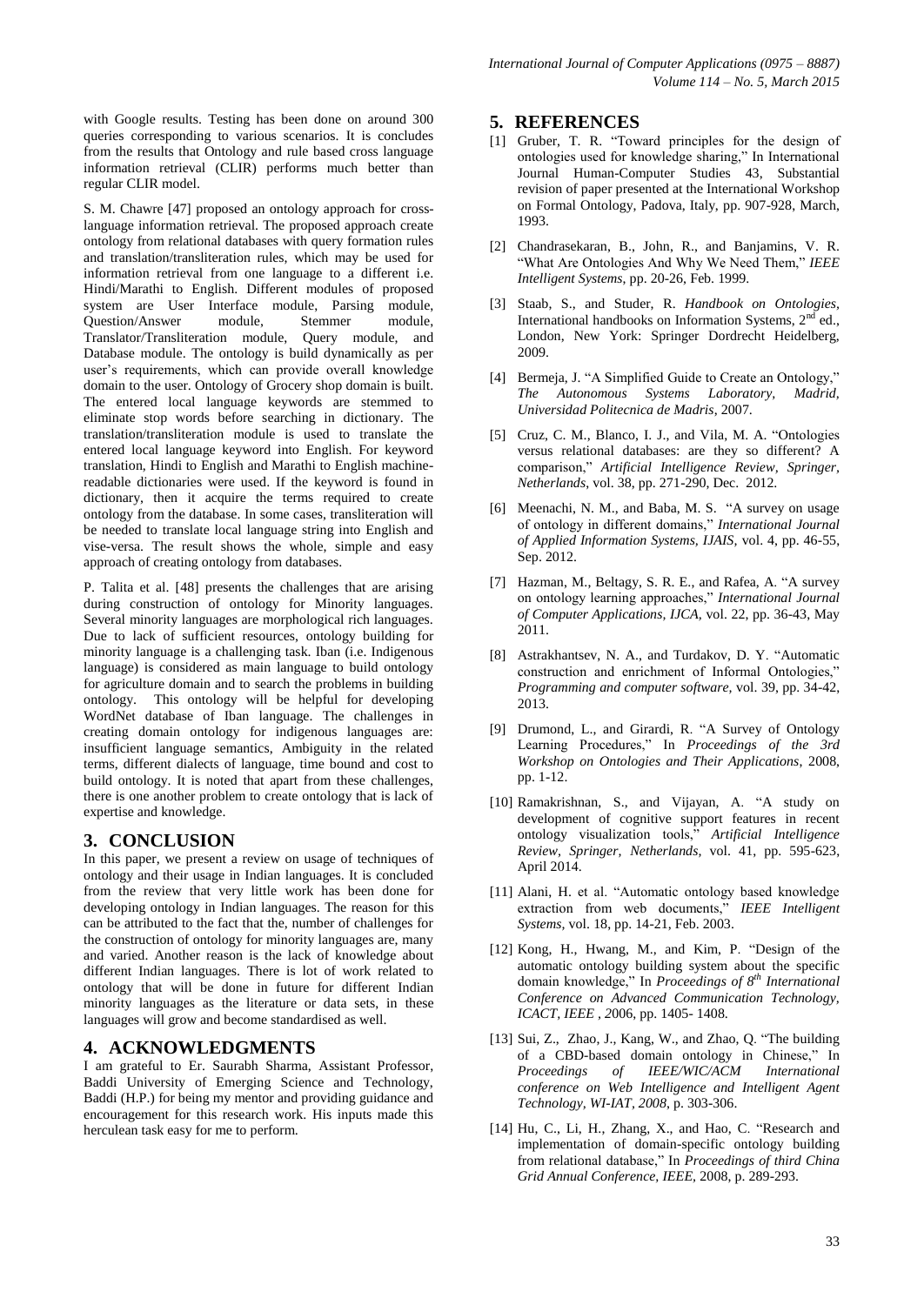- [15] Guo, Q., and Zhang, M., *Question answering system based on ontology and semantic web,* Lecture Notes in Computer Science. Berlin, Heidelberg: Springer, 2008, vol. 5009.
- [16] Huang, D., and Gao, J. "Technology of building domain ontology based on SECI," In *Proceedings of World Congress on Software Engineering, WCSE, IEEE,* 2009, pp. 519-523.
- [17] Janzen, S., and Maass, W. "Ontology-based Natural Language Processing for In-store shopping situations," In *Proceedings of IEEE International Conference on Semantic Computing, ICSC,* 2009, pp. 361-366.
- [18] Mustafa, J., Khan, S., and Latif, K. "Ontology based semantic information retrieval," In *Proceedings of 4th International IEEE Conference on Intelligent Systems,* 2008, pp. 22-14 – 22-19.
- [19] Maheswari, J. U., and Karpagam, G. R. "A conceptual framework for ontology based information retrieval," *International Journal of Engineering Science and Technology,* vol. 2, pp. 5679-5688, 2010.
- [20] Chaware, S., and Rao, S. "Integrated approach to ontology development methodology with case study," International *Journal of Database management Systems, IJDMS,* vol. 2, pp. 13-19, Aug. 2010.
- [21] Kiong, Y. C., Palaniappan, S., and Yahaya, N. A. "Health ontology system," In *Proceedings of 7 th International Conference on Information technology in Asia, CITA, IEEE,* 2011, pp. 1-4.
- [22] Sun, T., Yang, F., Zhang, D., and Yang, L. "Ontology building based on two-layer ontology model," In *Proceedings of International Conference on Industrial Control and Electronics Engineering, ICICEE, IEEE,*  2012, pp. 1492-1494.
- [23] Tang, D., and Xu, Y. "An ontology framework for evolution of plain text," In *Proceedings of 3rd International Conference on System Science Engineering Design and Manufacturing Information, IEEE,* 2012, pp. 5-8.
- [24] Abdelbasset, B., Okba, Pr. K., and Sofiane, M. "Agentbased approach for building ontology from text," In *Proceedings of IEEE International Conference on Computer Applications Technology*, 2013, pp. 1-6.
- [25] Athira, P. M., Sreeja, M., and Reghuraj, P. C. "Architecture of an ontology-based domain specific natural language question answering system," *International Journal of Web & Semantic technology, IJWesT,* vol. 4, pp. 31-39, Oct. 2013.
- [26] Sellami, Z., Camps, V., and Gilles, N. A. "DYNMO-MAS: a multi-agent system for ontology evolution from text," *Journal on Data Semantics, Springer-Verlag, Berlin, Heidelberg,* vol. 2, pp. 145-161, June 2013.
- [27] Yu, O., Jiang, C., and Jianxin, W. "Automatic evaluation of domain specific ontology based on ontology corelation network," In *Proceedings of 5th International Conference on Measuring Technology and Mechatronics Automation, IEEE,* 2012, pp. 317-322.
- [28] Chimalakonda, S., and Nori, K. V. "IDont: An ontology based educational modeling framework for instructional design," In *Proceedings of IEEE 13th International*

*Conference on Advanced Learning Technologies,* 2013, pp. 253-255.

- [29] Monti, J., Monteleone, M., Buono, M. P. D., and Marano, F. "Natural Language Processing and Big data - An ontology-based approach for cross-lingual information retrieval," In *Proceedings of IEEE International Conference of Social Computing,* 2013, pp. 725-731.
- [30] Mathur, I., Darbari, H., and Joshi, N. "Domain ontology development for communicable diseases," *CS & IT-CSCP*, vol. 3, pp. 350-360, 2013.
- [31] Gottlob, G., Lukasiewicz, T., Martinez, M. V., and Simari, G. I. "Query answering under probabilistic uncertainty in Datalog+/- ontologies," *Annals of Mathematics and Artificial Intelligence, Springer, Dordrecht,* vol. 69, pp. 37-72, March 2013.
- [32] Lukasiewicz, T., Martinez, M. V., Simari, G. I., and Marciuska, O. T. "Preference-based query answering in probabilistic Datalog+/- ontologies," *Journal on Data Semantics, Springer, Berlin, Heidelberg,* vol. 3, May 2014.
- [33] Mustapha, N. B., Aufaure, M. A., Zghl, H. B., and Ghezala, H. B. "Query-driven approach of contextual ontology module learning using web snippets," *Journal of Intelligent Information Systems, Springer, New York,*  July 2013.
- [34] Dwivedi, S. K., and Kumar, A. "Development of University ontology for aSPOCMS," *Journal of Emerging Technologies in Web Intelligence,* vol. 5, pp. 213-221, Aug. 2013.
- [35] Liu, J. N. K., He, Y., Lin, E. H. Y., and Wang, X. "Domain ontology graph model and its application in Chinese text classification," *Neural Computing & Applications, Springer, London,* vol. 24 , pp. 779-798, March 2014.
- [36] Rainer, A., and Matthias, W. "Towards an ontologybased approach for Social Media analysis," In *Proceedings of Twenty Second European Conference on Information Systems, Tel Aviv,* 2014, pp. 1-10.
- [37] Bateman, J. A., Hois, J., Ross, R., and Tenbrink, T. "A linguistic ontology of space for natural language processing," *Artificial Intelligence, Elsevier,* vol. 174, pp. 1027-1071, Sep. 2010.
- [38] Saraswathi, S., Siddhiqaa, A. M., Kalaimagal, K., and Kalaiyarasi, M. "BiLingual information retrieval system for English and Tamil," *Journal of Computing,* vol. 2, pp. 85-89, April 2010.
- [39] Ningombam, S., Meitei, S. P., and Purkayastha, B. S. "Building Manipuri-English machine readable dictionary by implementing ontology," *International Journal of Engineering Science and Technology, IJEST,* vol. 3, pp. 7682-7689, Oct. 2011.
- [40] Chaware, S., and Rao, S. "Ontology supported inference system for Hindi and Punjabi," In *Proceedings of IEEE International Conference on Technology Enhanced Education,* 2012, pp. 1-6.
- [41] Durga, A. K., and Govardhan, A. "Ontology based text Categorization- Telgu documents," *International Journal*